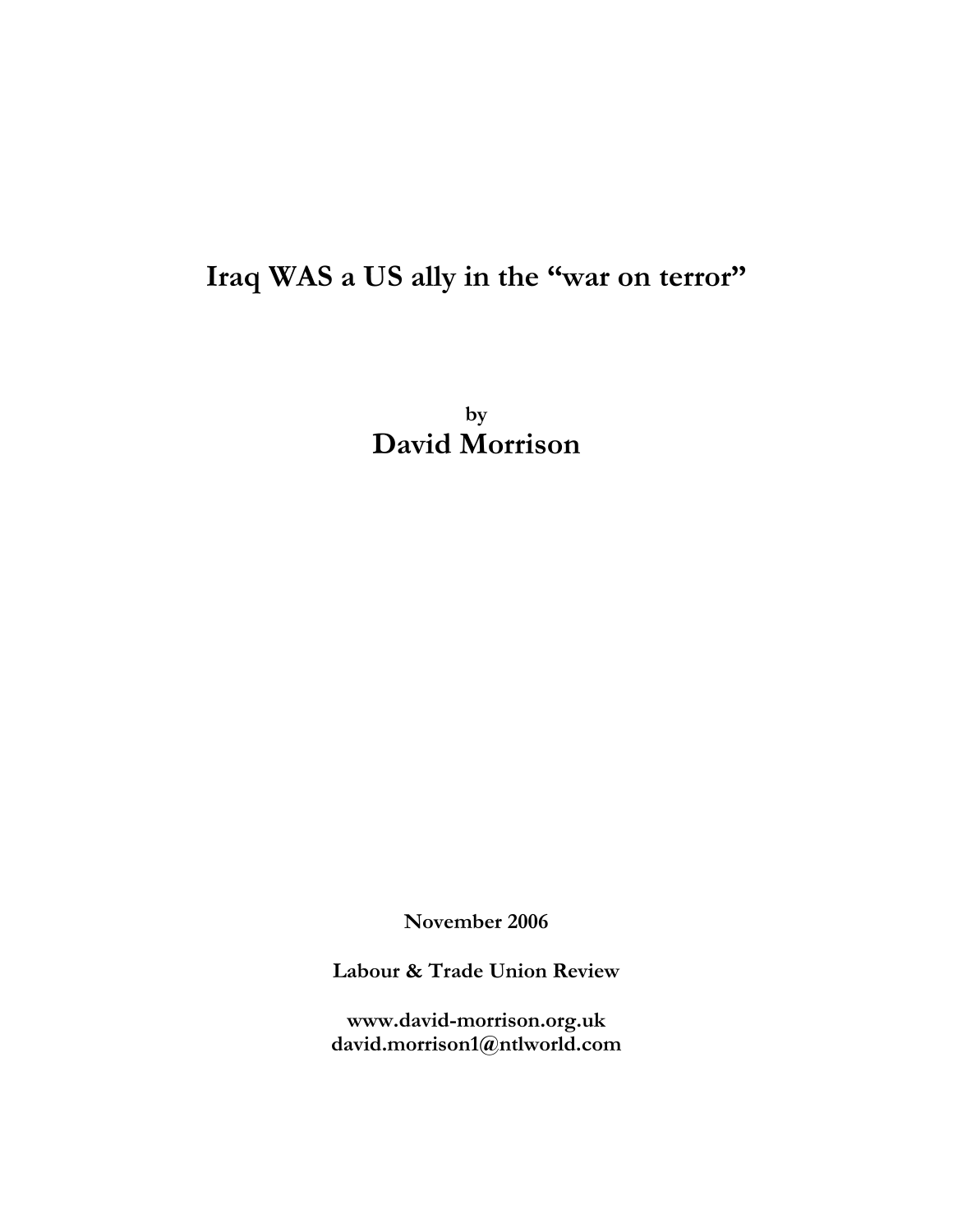# **Iraq WAS a US ally in the "war on terror"**

President Bush told a press conference on 25 October 2006 **[\[1\]](http://www.whitehouse.gov/news/releases/2006/10/20061025.html)**:

"Our security at home depends on ensuring that Iraq is an ally in the war on terror and does not become a terrorist haven like Afghanistan under the Taliban."

These conditions existed in the Iraq of March 2003, before Bush overthrew Saddam Hussein. He was opposed to al-Qaida and didn't allow it to operate in the part of Iraq under his control (though an al-Qaida related group, Ansar al-Islam, operated in Kurdish-controlled northeast Iraq). The part of Iraq under Saddam Hussein's rule was an al-Qaida free zone, and he had played no part whatsoever in the attacks on the US on 11 September 2001.

Thanks to the US invasion, and the subsequent destruction of the Ba'athist state, al-Qaida is now flourishing in Iraq and there is no state apparatus in Iraq capable of containing it. Bush has turned an al-Qaida free zone into "a terrorist haven", at a cost of nearly 3,000 American (and hundreds of thousands of Iraqi) lives and well over \$300 billion dollars.

Bush's unprovoked attack on Iraq in March 2003 has brought about the situation which he now declares to be a threat to US homeland security. Without his action, the part of Iraq under Saddam Hussein's rule would have remained an al-Qaida free zone - and would have continued to pose no threat whatsoever to US homeland security.

The supreme irony is that, in order to work up domestic support for his unprovoked attack on Iraq in March 2003, his administration continually gave the impression that Saddam Hussein was aiding al-Qaida and had played a part in 9/11, when there was no intelligence justification for saying so. In other words, he pretended that Iraq under Saddam Hussein was a haven for al-Qaida - when it wasn't - in order to justify an attack on Iraq that has made it into a haven for al-Qaida, which he now says is a threat to US homeland security. You couldn't make it up.

## **Senate Intelligence Committee report**

Any remaining doubt about the lack of relationship between Saddam Hussein and al-Qaida was dispelled with the publication on 8 September 2006 of a report by the US Senate Intelligence Committee. This report, entitled *Postwar findings about Iraq's WMD and links to terrorism and how they compare with prewar assessments* **[\[2\]](http://intelligence.senate.gov/phaseiiaccuracy.pdf)**, sets out the assessments from the various US intelligence agencies before the invasion about (a) Iraq's "weapons of mass destruction", and (b) Iraq's relationship with al-Qaida, and compares them systematically with the post-invasion findings. The latter are the product of extensive examination of official documents and interrogation of Iraqi officials after the invasion.

(The Committee is supposed to follow up this report with one comparing pre-invasion statements by the Bush administration with the intelligence available at the time. This may be expedited now that Bush's Republican allies have lost control of the Senate and therefore of this Committee.)

Although there is little in the report that wasn't already in the public domain, it makes fascinating reading as it systematically knocks down the stories that the administration served up to justify the invasion. A summary of the report's conclusions on Iraq's links with al-Qaida, or rather the lack of them, is given in Appendix A.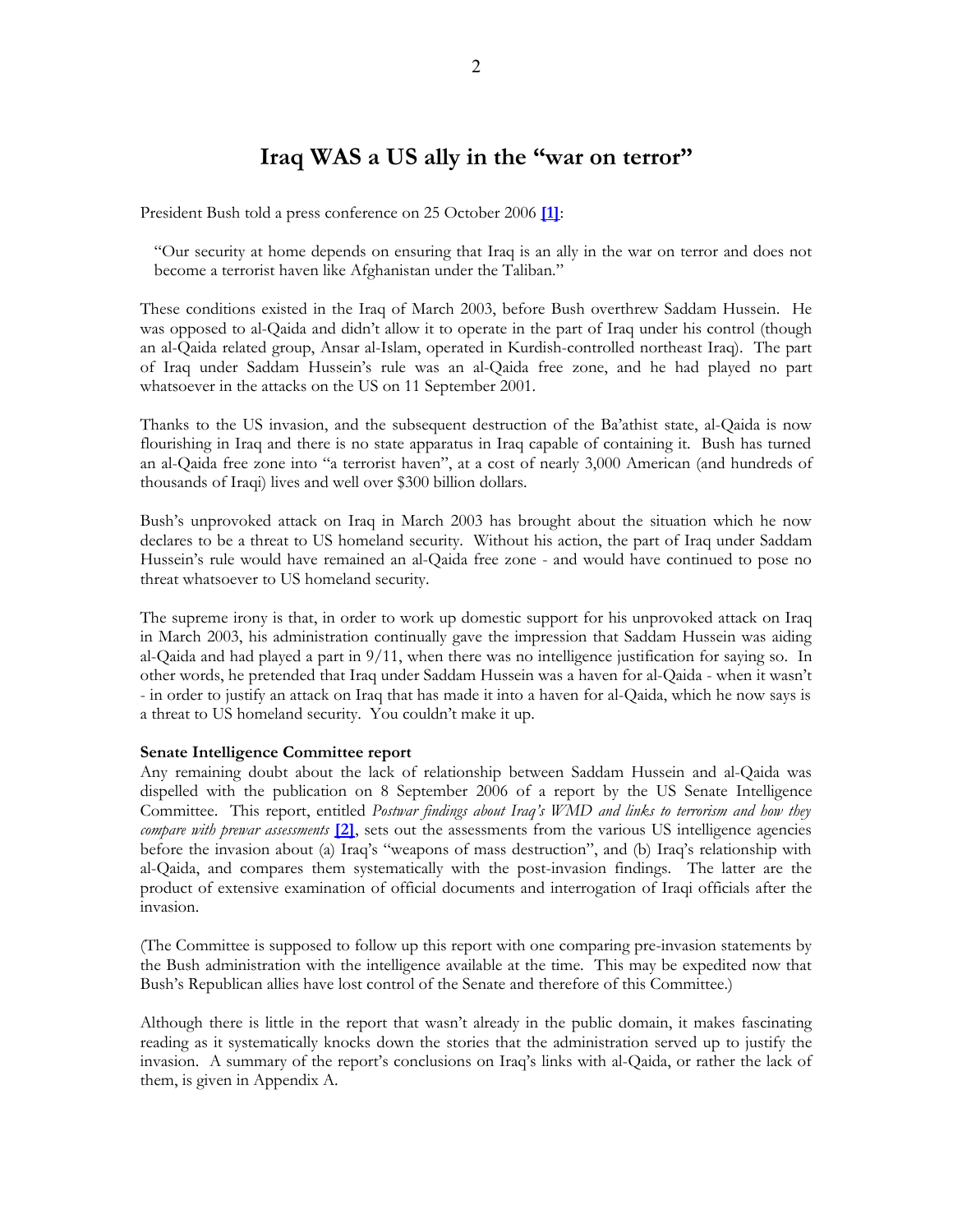On the relationship between Saddam Hussein and al-Qaida, the report concludes:

"Postwar findings indicate that the CIA assessment that the relationship between Iraq and al-Qaida resembled 'two independent actors trying to exploit each other', accurately characterized bin Ladin's actions, but not those of Saddam Hussein. Postwar findings indicate that Saddam Hussein was distrustful of al-Qaida and viewed Islamic extremists as a threat to his regime, refusing all requests from al-Qaida to provide material or operational support." (p 105)

On 9/11, the report concludes:

"Postwar information supports prewar Intelligence Community assessments that there was no credible information that Iraq was complicit in or had foreknowledge of the September 11 attacks or any other al-Qaida strike." (p 110)

The famous meeting in Prague in April 2001 between the lead hijacker, Muhammed Atta, and an Iraqi intelligence officer never took place, the report concludes (p110).

Note that even before the invasion US intelligence believed that, although there may have been a few contacts between Saddam Hussein and al-Qaida, there was no evidence that Saddam Hussein had aided, or was aiding, al-Qaida, or had any intention of doing so.

Nevertheless, as I have said, the Bush administration stated continually in the lead up to the invasion (and afterwards) that Saddam Hussein was aiding al-Qaida - and was likely to assist al-Qaida in further attacks on the US, possibly by supplying it with "weapons of mass destruction".

From the outset, the administration presented the attack on Iraq to the American people as an integral part of the post 9/11 war against al-Qaida, the so-called "war on terror". It wasn't in March 2003, but it is now.

# **Waxman's database**

Democratic Congressman Henry Waxman was instrumental in establishing a database of false or misleading statements about the case for invading Iraq by senior members of the administration (Bush himself, Dick Cheney, Colin Powell, Donald Rumsfeld and Condoleezza Rice) **[\[3\]](http://democrats.reform.house.gov/IraqOnTheRecord/)**. The database records 237 misleading statements in all, 11 in one speech by the President, in Cincinnati on 7 October 2002, a few days before Congress was due to vote on the Iraq war resolution.

Here are a few examples of Bush's own misrepresentations on Iraq's relationship with al-Qaida:-

"The regime has longstanding and continuing ties to terrorist groups, and there are Al Qaida terrorists inside Iraq." (*Weekly Radio Address*, 28 September 2002 **[\[4\]](http://www.whitehouse.gov/news/releases/2002/09/20020928.html)**)

"Evidence from intelligence sources, secret communications, and statements by people now in custody reveal that Saddam Hussein aids and protects terrorists, including members of al Qaeda. Secretly, and without fingerprints, he could provide one of his hidden weapons to terrorists, or help develop their own." (*State of the Union Address*, 28 January 2003 **[\[5\]](http://www.whitehouse.gov/news/releases/2003/01/20030128-19.html)**)

"The regime . . . has aided, trained and harbored terrorists, including operatives of al Qaeda. The danger is clear: using chemical, biological or, one day, nuclear weapons, obtained with the help of Iraq, the terrorists could fulfill their stated ambitions and kill thousands or hundreds of thousands of innocent people in our country, or any other." (Bush, 17 March 2003, when he ordered Saddam Hussein to leave Iraq within 48 hours **[\[6\]](http://www.whitehouse.gov/news/releases/2003/03/20030317-7.html)**)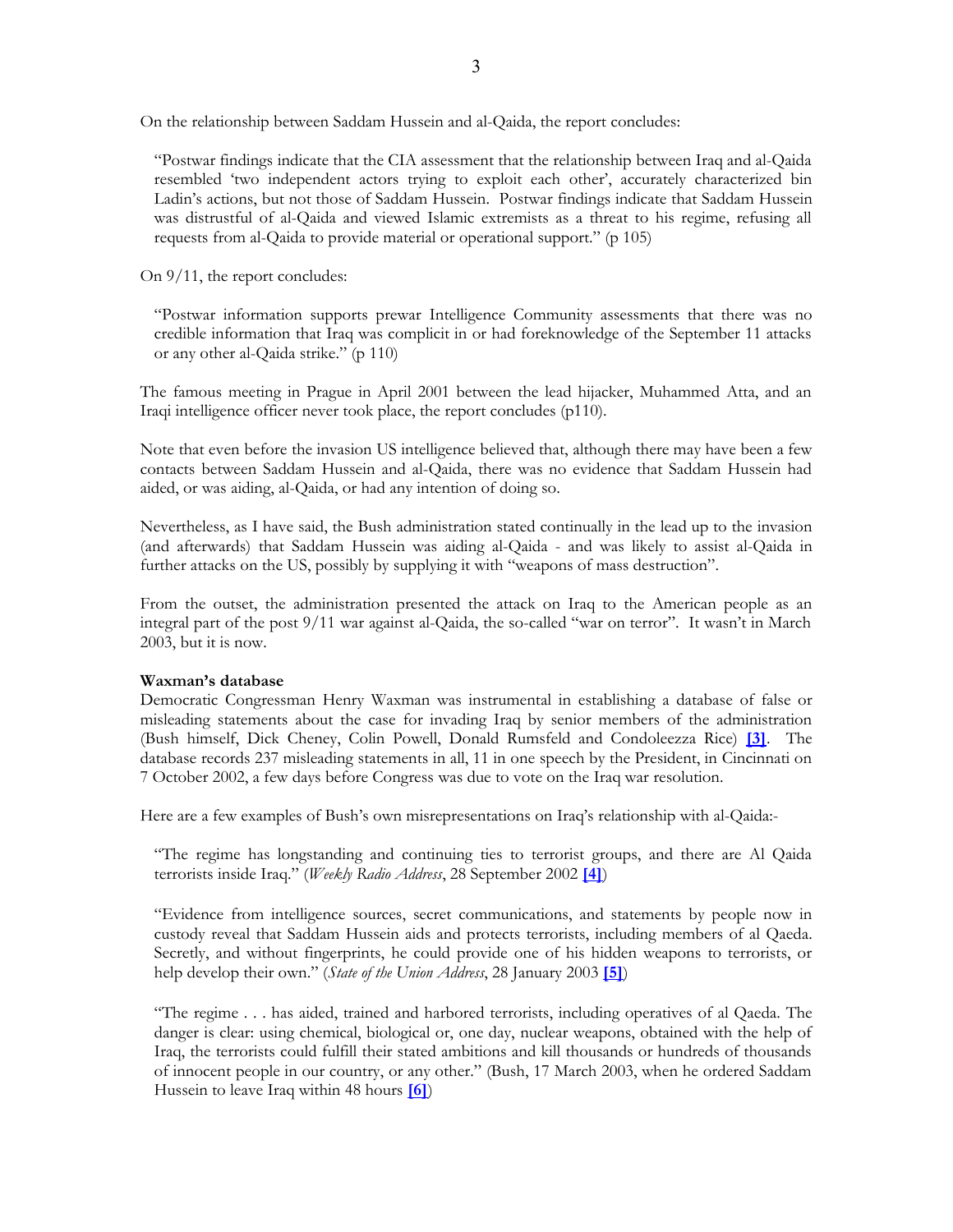"The liberation of Iraq is a crucial advance in the campaign against terror. We've removed an ally of al Qaeda, and cut off a source of terrorist funding. And this much is certain: No terrorist network will gain weapons of mass destruction from the Iraqi regime, because the regime is no more." (*Mission Accomplished* speech, aboard the USS Abraham Lincoln, 1 May 2003 **[\[7\]](http://www.whitehouse.gov/news/releases/2003/05/20030501-15.html)**)

There are 57 more along similar lines in Congressman Waxman's database from the five senior members of the administration. It is clear that, in the autumn of 2002, the administration set out to convince the American people that Saddam Hussein had a relationship with al-Qaida and that removing Saddam Hussein from power would therefore help to prevent further - perhaps much more lethal - attacks on the US homeland. The administration did so in the full knowledge that the available intelligence did not justify such a view. It did so in order to portray the invasion of Iraq to the American people as an act of pre-emptive self-defence against a repeat of 9/11 and, by so doing, to enhance domestic support for military action against Iraq.

#### **Strategy worked well**

The administration's strategy worked exceptionally well and a large majority of the American people came to believe that Saddam Hussein was aiding al-Qaida and would be prepared to aid it in further attacks on the US. This can be seen from a succession of opinion polls from early 2003 onwards.

For example, an *ABC News* poll carried out on 28 January 2003 asked **[\[8\]](http://www.pollingreport.com/iraq10.htm)**:

"Do you think Iraq has or has not provided direct support to the Al Qaeda terrorist group?"

to which 68% replied Yes and only 17% replied No.

And a poll carried out for *Newsweek* on 13-14 March 2003 asked **[\[9\]](http://www.pollingreport.com/iraq9.htm)**:

"What if the US does NOT take military action against Iraq? If there is no US military action, do you think Saddam Hussein would be instrumental in helping Al Qaeda terrorists carry out future attacks against the United States?"

to which 80% replied Yes and only 13% replied No.

After the invasion, a Newsweek poll carried out on 24-25 July 2003 asked **[\[10\]](http://www.pollingreport.com/iraq8.htm)**:

"From what you've seen or heard in the news, do you believe that Saddam Hussein's regime in Iraq was harboring al Qaeda terrorists and helping them to develop chemical weapons, or not?"

to which 72% replies Yes and 17% replied No.

This state of opinion persisted long after the invasion, not least because the administration kept reinforcing it. Famously, vice-President Cheney told NBC's *Meet the Press* on 14 September 2003 **[\[11\]](http://www.msnbc.com/news/966470.asp)**:

"If we're successful in Iraq, if we can stand up a good representative government in Iraq, that secures the region so that it never again becomes a threat to its neighbors or to the United States, so it's not pursuing weapons of mass destruction, so that it's not a safe haven for terrorists, now we will have struck a major blow right at the heart of the base, if you will, the geographic base of the terrorists who have had us under assault now for many years, but most especially on 9/11."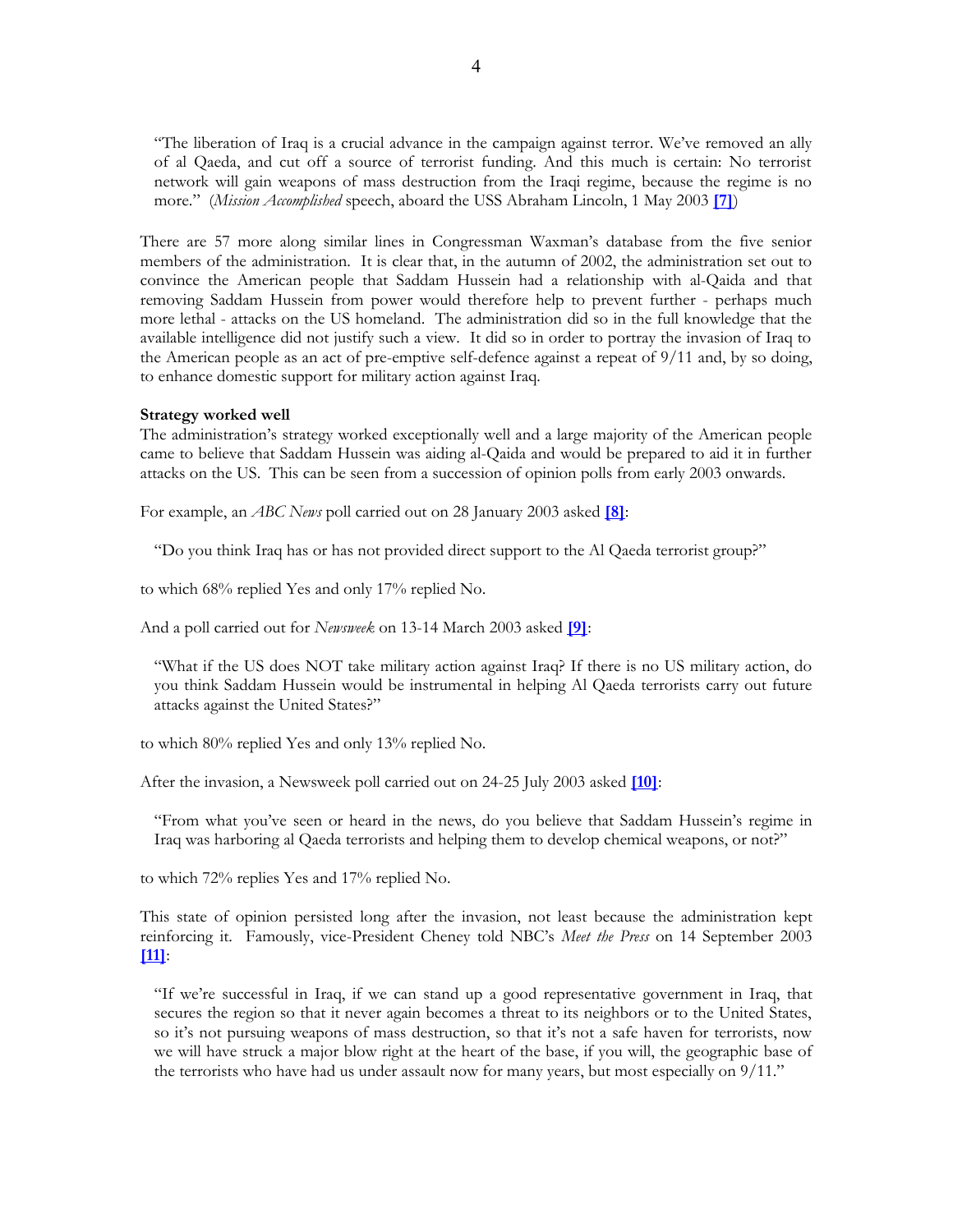This overt connecting of Iraq with 9/11 by Cheney prompted both Rice and Rumsfeld to say that they had seen no evidence that Iraq had anything to do with 9/11 and forced the President to reinterpret Cheney's words, saying (on 17 September 2003) **[\[12\]](http://www.whitehouse.gov/news/releases/2003/09/20030917-7.html)**:

"We've had no evidence that Saddam Hussein was involved with the September 11th. What the Vice President said was, is that he has been involved with al Qaeda. ... There's no question that Saddam Hussein had al Qaeda ties."

Ties can, of course, mean anything from having one or two contacts over a decade to being a regular supplier of material and operational assistance. Small wonder then that a large majority of the American people continued to believe in a connection beneficial to al-Qaida. Thus, a Harris poll carried out on 8-15 June 2004 asked **[\[13\]](http://www.pollingreport.com/iraq6.htm)**:

"Do you believe that Saddam Hussein was supporting the terrorist organization Al Qaeda, which attacked the United States on September 11, 2001?"

to which 69% replies Yes and 22% replied No.

And an ABC News/Washington Post poll carried out on 10-13 March 2005 asked **[\[14\]](http://www.pollingreport.com/iraq5.htm)**:

"Before the war, do you think Iraq did or did not provide direct support to the Al Qaeda terrorist group?"

to which 61% replies Yes and 30% replied No.

As late as July 2006, in a Harris poll carried out on 5-11 July 2006, 64% of people asked agreed with the proposition that "Saddam Hussein had strong links with Al Qaeda" and only 30% disagreed **[\[15\]](http://www.pollingreport.com/iraq2.htm)**

As recently as February 2006, amongst US troops serving in Iraq, there appeared to be a near unanimous conviction that Saddam Hussein had aided al-Qaida. The Zogby organisation wrote the following on 28 February 2006 about the results of its poll of US troops in Iraq **[\[16\]](http://www.zogby.com/NEWS/ReadNews.dbm?ID=1075)**:

"While 85% said the US mission is mainly 'to retaliate for Saddam's role in the 9-11 attacks', 77% said they also believe the main or a major reason for the war was 'to stop Saddam from protecting al Qaeda in Iraq'."

This belief that Saddam Hussein had aided al-Qaida continued to be held by a majority of Americans (albeit a majority declining over time) certainly up until the publication of the Senate Intelligence Committee report in early September 2006, which concluded that Saddam Hussein had never aided al-Qaida.

At the same time, there was a steady decline in support for the war in Iraq and a growing belief that it had made the US less safe. Today, by a considerable margin, Americans are opposed to the war and believe that it has made America less safe. For example, a CNN poll carried out on 3-5 November 2006 **[\[17\]](http://www.pollingreport.com/iraq.htm)** found (a) 33% in favour of the war and 61% against, and (b) 56% who thought the US less safe because of the war, compared 35% who thought it more safe. The latter is very different from Britain, where almost everybody thinks that Blair's foreign wars have made Britain less safe.

#### **Bush with Charles Gibson**

Perhaps, the belief still persists in the US that Saddam Hussein aided al-Qaida despite the Committee's conclusion (I haven't found polling evidence either way). The Committee's conclusion emerged just before the  $5<sup>th</sup>$  anniversary of  $9/11$ , when Bush hoped to trumpet his success in the "war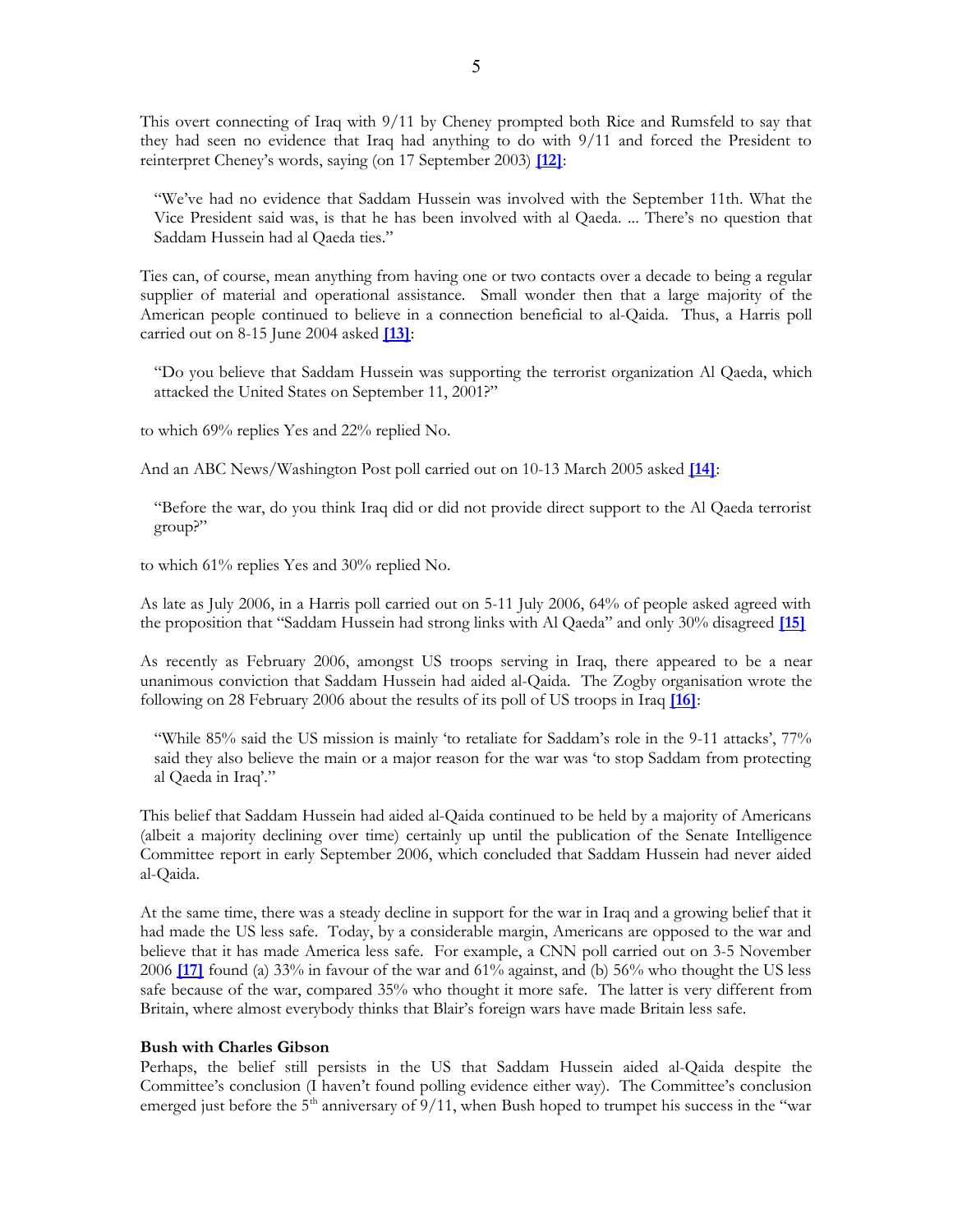on terror" to raise his and his party's poll ratings prior to the midterm elections. Instead, he was questioned to an unprecedented extent about how the war in Iraq could be described as a part of the "war on terror" when Saddam Hussein had no connection with al-Qaida.

A prime example of this was an interview with Charles Gibson on ABC News on 7 September 2006 **[\[18\]](http://abcnews.go.com/WNT/story?id=2406066&page=1)**. Here is an extract, in which Gibson posed the question three times in various ways and Bush's best answer was that Iraq is part of the "war on terror" because Osama bin Laden says it is:

**G:** I heard you say just yesterday: "The hardest thing I have to do is to get people to understand how Iraq is a critical part of the war on terror". ... And that's the one thing that I question, whether people do have any sense of that. For loathsome as he may have been, Saddam Hussein was not connected to al Qaeda, and he was not behind 9/11.

**B:** No, I understand that people ask, "How can this be a connection, between the war on terror" and you know, "How can Iraq be a connection, when Saddam Hussein didn't order the attacks?" And you know, I understand that concern, because he didn't order the attacks. The enemy, however, believes that Iraq is a part of the war on terror. Osama bin Laden has called Iraq central to the war on terror. And if we lose, if this young democracy fails, the enemy will be emboldened. They will have resources in which to launch attacks. They have declared their desire to have a caliphate throughout the Middle East, and one of their targets is to topple modern governments.

Friends, moderates, reformers across the Middle East will say, "Where was the United States?" And so the stakes are incredibly high here, Charlie, and yes, this is a part of the war on terror. It is a central part of the war on terror.

**G:** But the point that I make and that many of the critics make is that Iraq wasn't a part of the war on terror until we went in there. ...

**B:** I ... I ... listen, I understand it's dangerous and troublesome, but I think it's very important for the American people to ask, "Why, why is it that Osama bin Laden wants to drive us out of Iraq before this democracy can sustain itself?" One reason is they want a launching pad, another launching pad, a safe haven similar to Afghanistan. And the other reason is because Osama bin Laden recognizes that this is an ideological struggle, and the way to defeat an ideology of hate is with an ideology of hope, and that's liberty and democracy.

Some say, "Well, it's impossible for democracy to take hold in the Middle East". Well, that's true if we leave. But the Iraqis themselves have said, "We want to live in a land of liberty, we want to be free", and that's why 12 million people voted.

This ... this struggle is akin to the Cold War. And what I'm not going to let happen on my watch, Charlie, is to concede and cede territory to an enemy that wants to hit us again. An enemy that has made their intentions clear -- that is, drive the United States out of the Middle East, and the first place to do so is in Iraq: "Let us defeat the forces of reform and moderation, let us have oil from which to punish the West economically, and let us have a weapon of mass destruction". That is their desire, and their goal, and we must not let them succeed. And so absolutely, Iraq is tied to the security of the United States.

**G:** A very good argument, that you just made for what you did in Afghanistan and what you did in working with the Pakistanis, to go after the Taliban, who were at the center of this, but Iraq was not, until we went in.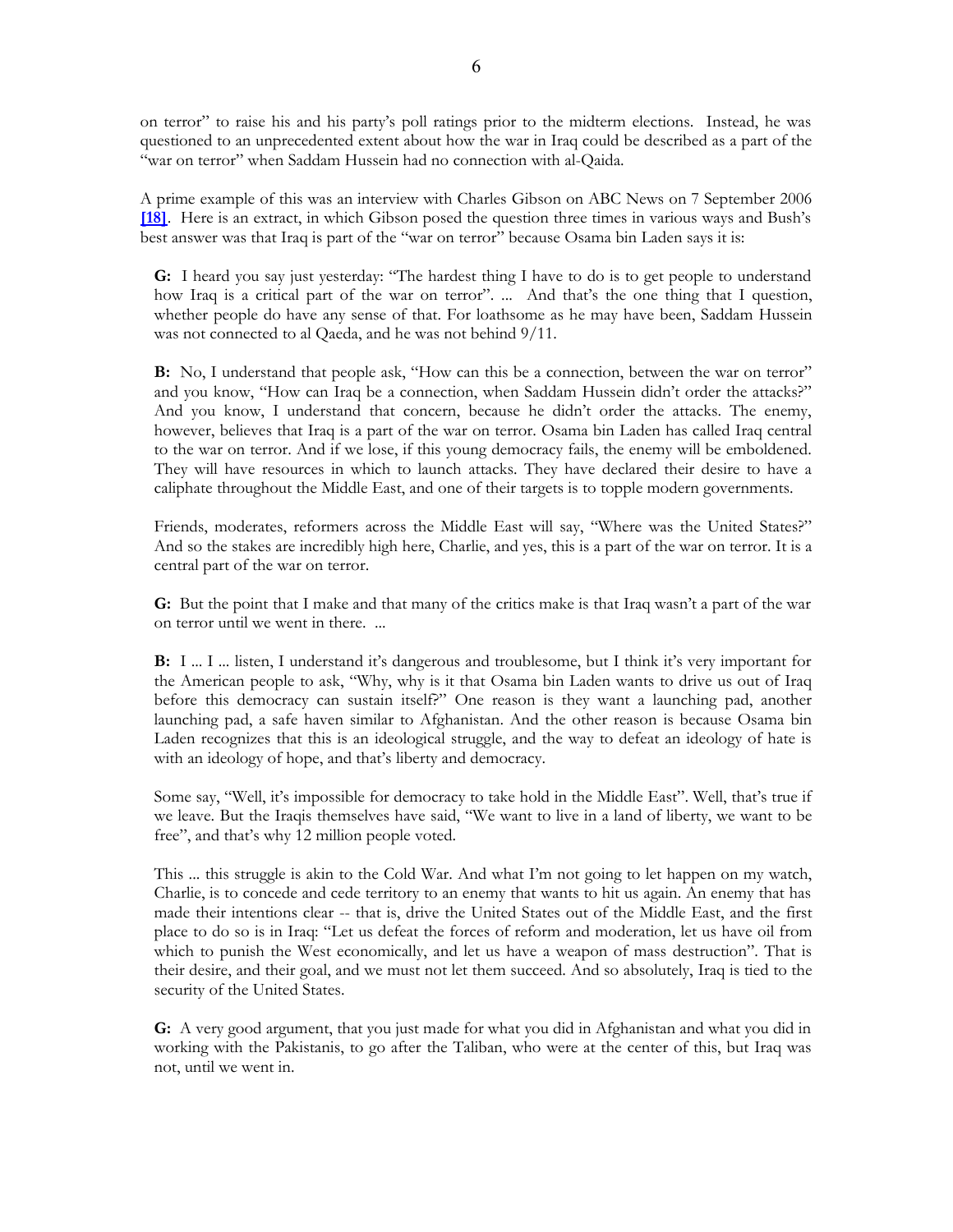**B:** Charlie, I just told you, the president's job is to confront a threat, and ... and if ... if I can walk you back in history, uh, Saddam Hussein was clearly a threat. He was a sponsor of terror, he was shooting at American airplanes, he had invaded a neighbor, he had killed thousands of his own citizens, he had used weapons of mass destruction. We have learned since that he did not have them, but he had the capacity to use weapons of mass destruction. He was paying for suicide bombers, the families of suicide bombers.

It wasn't just the United States that saw a threat - Republicans and Democrats saw a threat. The international community saw a threat. He was given a last chance, and it was his choice to make.

Presidents don't get do-overs. But I did. ... I'm going to make this statement to you: This world is safer and better off without Saddam Hussein in power, and now the challenge is to help the reformers and moderates fight off the extremists in Iraq and develop a ... and help a country grow that can defend itself, sustain itself, and govern itself, and will be an ally in the war on terror. Victory in Iraq is a major defeat toward the extremists and the radicals who want to do America harm.

### **National Intelligence Estimate**

A few weeks later, the President suffered a further setback in his efforts to prove that under his stewardship the "war on terror" was being won, when on 24 September 2006 *The New York Times* published an article, entitled *Spy Agencies Say Iraq War Worsens Terror Threat* **[\[19\]](http://www.david-morrison.org.uk/other-documents/nie-terrorism-nyt-20060924.htm)**. It was about a US National Intelligence Estimate entitled *Trends in Global Terrorism: Implications for the United States*, which was completed in April 2006.

National Intelligence Estimates are formal assessments on specific national security issues, signed off by the Director of National Intelligence, John Negroponte. They express the consensus view of the 16 US spy agencies, based on raw intelligence supplied by all of them. This Estimate is the first formal appraisal of "global terrorism" by United States intelligence agencies since the Iraq war began.

The leak of the Estimate forced Bush to declassify and release the "key judgments" in the Estimate **[\[20\]](http://www.dni.gov/press_releases/Declassified_NIE_Key_Judgments.pdf)**. But the "key judgments" merely confirmed the headline on *The New York Times* article. Listen to this:

"We assess that the Iraq jihad is shaping a new generation of terrorist leaders and operatives; perceived jihadist success there would inspire more fighters to continue the struggle elsewhere.

• The Iraq conflict has become the "cause celebre" for jihadists, breeding a deep resentment of US involvement in the Muslim world and cultivating supporters for the global jihadist movement. Should jihadists leaving Iraq perceive themselves, and be perceived, to have failed, we judge fewer fighters will be inspired to carry on the fight.

"We assess that the underlying factors fueling the spread of the movement outweigh its vulnerabilities and are likely to do so for the duration of the timeframe of this Estimate [believed to be 2006-2011].

• Four underlying factors are fueling the spread of the jihadist movement: (1) Entrenched grievances, such as corruption, injustice, and fear of Western domination, leading to anger, humiliation, and a sense of powerlessness; (2) the Iraq "jihad"; (3) the slow pace of real and sustained economic, social, and political reforms in many Muslim majority nations; and (4) pervasive anti-US sentiment among most Muslims - all of which jihadists exploit."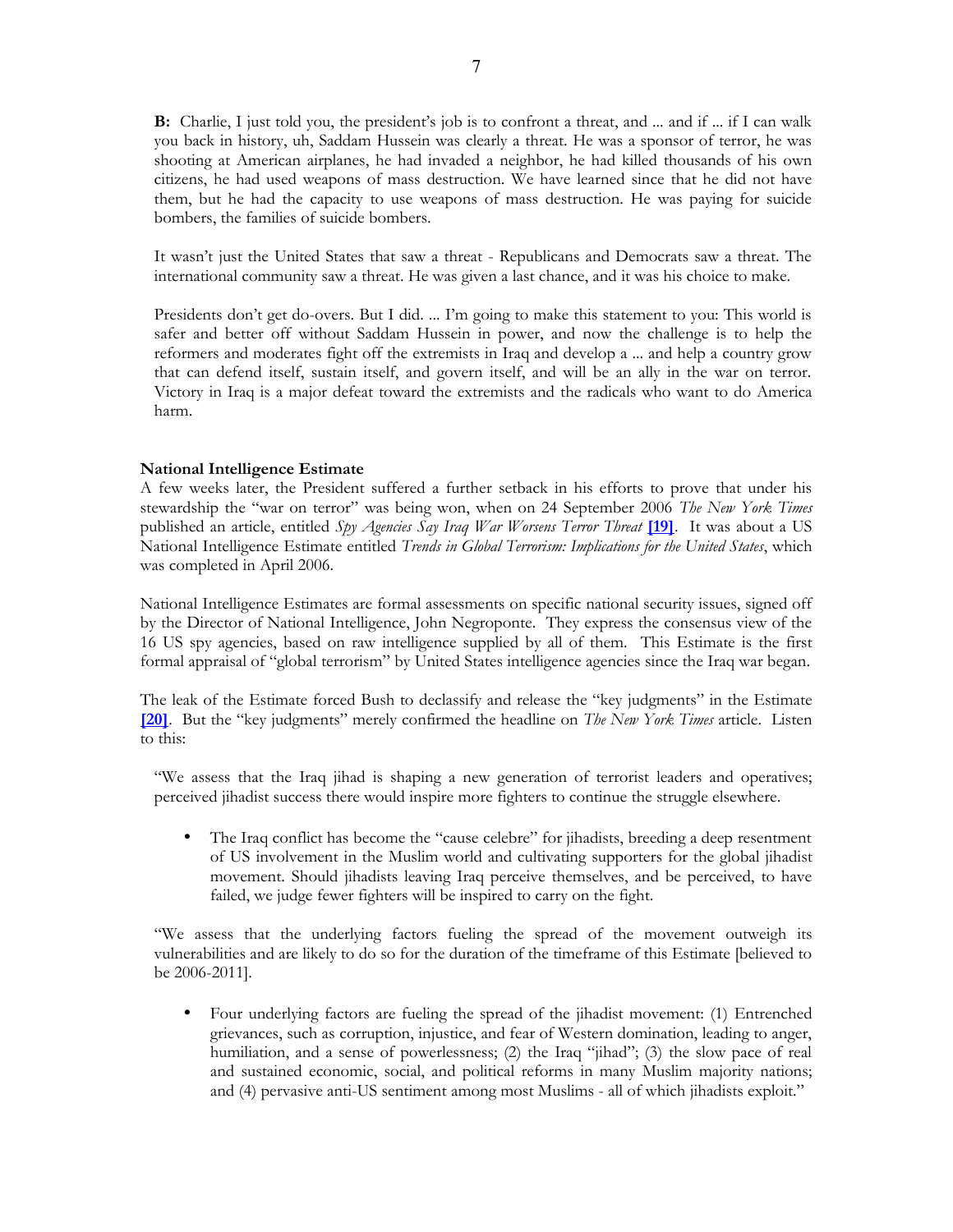Bush took comfort in the sentence that said "Should jihadists leaving Iraq perceive themselves, and be perceived, to have failed, we judge fewer fighters will be inspired to carry on the fight". But that is an argument for a US military presence in Iraq for the indefinite future.

#### **Armed Services Committee**

On 15 November 2006, the head of the CIA, General Michael Hayden, and the head of the Pentagon's Defense Intelligence Agency (DIA), General Michael Maples, appeared before the Senate Armed Services Committee. According to a *Washington Post* report the next day **[\[21\]](http://www.washingtonpost.com/wp-dyn/content/article/2006/11/15/AR2006111501622.html)**:

"Both men said a US military failure in Iraq would effectively turn the country into al-Qaeda's next haven, providing the group with the kind of security it had in Afghanistan for years before 2001."

As a measure of his success in the "war on terror", Bush has often said that more than half of the al-Qaida leadership has been killed or captured since 9/11. Here's what Hayden told the Armed Services Committee about the al-Qaida leadership today (according to *The Washington Post* article):

"Hayden said yesterday that 'the group's cadre of seasoned, committed leaders' remains fairly cohesive and focused on strategic objectives, 'despite having lost a number of veterans over the years'. Bin Laden himself, and his deputy Ayman al-Zawahiri, continue to play a crucial role while hiding out somewhere along the Afghan-Pakistani border.

"Hayden said the organization had lost a series of leaders since the Sept. 11, 2001, attacks. But the losses have been 'mitigated by what is, frankly, a pretty deep bench of low-ranking personnel capable of stepping up to assume leadership positions'. Hayden said the lower ranks are dominated by men in their early 40s with two decades of experience fighting."

And in Afghanistan, Hayden said that al-Qaida and the Taliban are back waging a "bloody insurgency" in the south and east of the country and Hamid Karzai will need US support for 'at least a decade' to ensure that the country does not fall again. Hayden and Maples painted "a stark portrait of a struggling Afghanistan and a successful al-Qaeda capable of operating on two battlefields", according to *The Washington Post* article.

# **Appendix A: Conclusions on Iraq's links with al-Qaida**

The following are the conclusions on Iraq's links with al-Qaida from the Senate Select Intelligence Committee report *Postwar findings about Iraq's WMD and links to terrorism and how they compare with prewar assessments* **[\[2\]](http://intelligence.senate.gov/phaseiiaccuracy.pdf)** (p105-112), which was published on 8 September 2006.

#### **Conclusion 1**

Postwar findings indicate that the CIA assessment that the relationship between Iraq and al-Qaida resembled 'two independent actors trying to exploit each other', accurately characterized bin Ladin's actions, but not those of Saddam Hussein. Postwar findings indicate that Saddam Hussein was distrustful of al-Qaida and viewed Islamic extremists as a threat to his regime, refusing all requests from al-Qaida to provide material or operational support.

#### **Conclusion 2**

Postwar findings have identified only one meeting between representatives of al-Qaida and Saddam Hussein's regime reported in prewar intelligence assessments. Postwar findings have identified two occasions, not reported prior to the war, in which Saddam Hussein rebuffed meeting requests from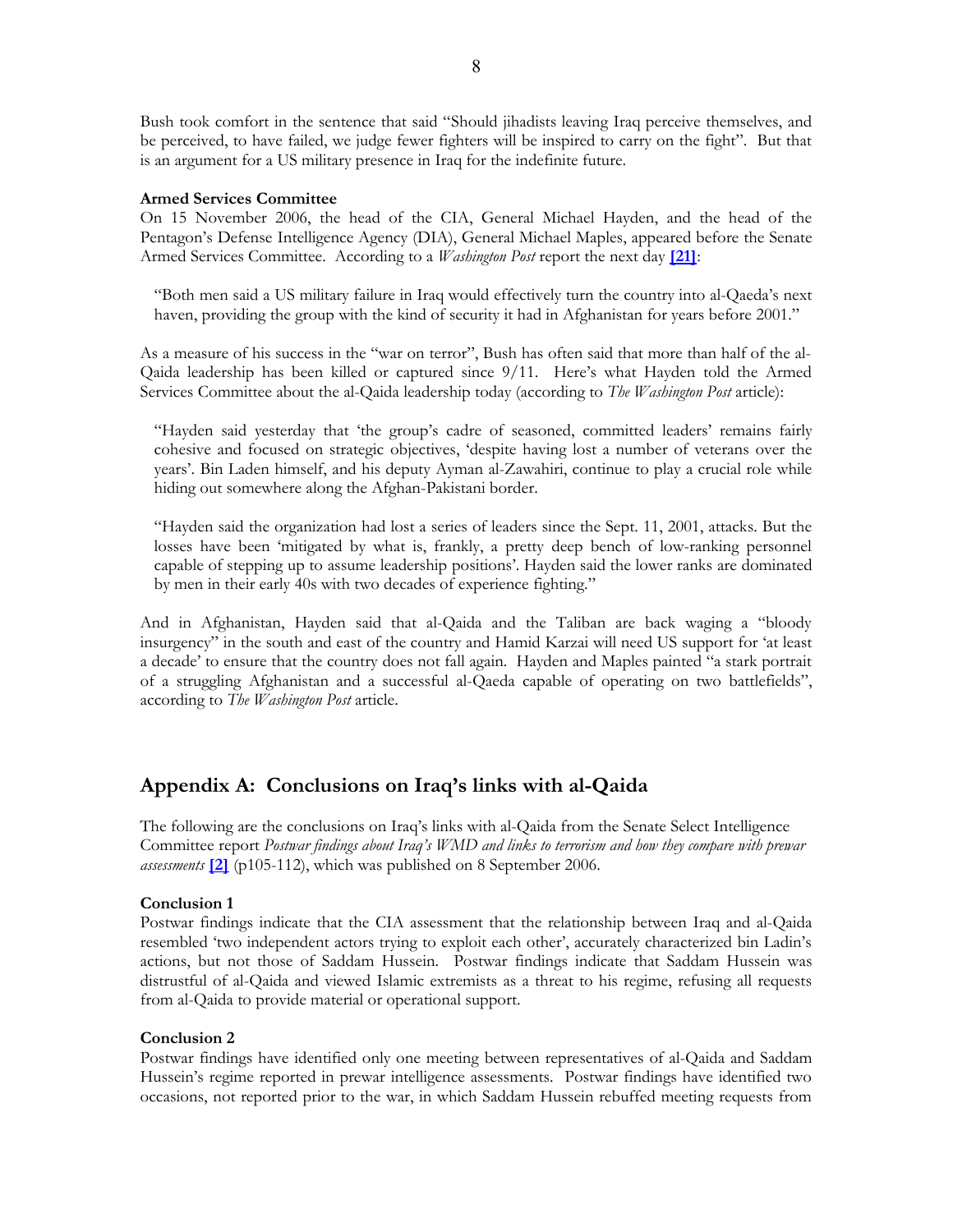an al-Qaida operative. The Intelligence Community has not found any other evidence of meetings between al-Qaida and Iraq.

# **Conclusion 3**

Prewar Intelligence Community assessments were inconsistent regarding the likelihood that Saddam Hussein provided chemical and biological weapons (CBW) training to al-Qaida. Postwar findings support the Defense Intelligence Agency (DIA) February 2002 assessment that Ibn al-Shaykh al-Libi was likely intentionally misleading his debriefers when he said that Iraq provided two al-Qaida associates with chemical and biological weapons (CBW) training in 2000. The CIA's January 2003 assessment said that the al-Libi claim was credible, but included the statement that al-Libi was not in a position to know whether training had taken place. Postwar findings do not support the CIA's assessment that his reporting was credible. No postwar information has been found that indicates CBW training occurred and the detainee who provided the key prewar reporting of this training recanted his claims after the war.

[An alleged al-Qaida double agent, interviewed on BBC2's Newsnight on 16 November 2006, expressed the opinion that al-Libi had deliberately misled his interrogators in order to entice the US into attacking Iraq (see, for example, *The Guardian, 17 November* 2006 **[\[22\]](http://www.guardian.co.uk/alqaida/story/0,,1950055,00.html)**).]

# **Conclusion 4**

Postwar findings support the April 2002 Defense Intelligence Agency (DIA) assessment that there was no credible reporting on al-Qaida training at Salman Pak or anywhere else in Iraq.

# **Conclusion 5**

Postwar information supports the Intelligence Community's assessments that Abu Musab al-Zarqawi, using an alias, and members of his network were present in Baghdad in 2002. Postwar finding indicate al-Zarqawi was in Baghdad from May 2002 until late November 2002, when he travelled to Iran and northeastern Iraq. Prewar assessments expressed uncertainty about Iraq's complicity in their presence, but overestimated the Iraqi regime's capabilities to locate them. Postwar information indicates that Saddam Hussein attempted, unsuccessfully, to locate and capture al-Zarqawi and that the regime did not have a relationship with, harbour, or turn a blind eye toward Zarqawi.

# **Conclusion 6**

Postwar information indicates that the Intelligence Community accurately assessed that al-Qaida affiliate group Ansar al-Islam operated in Kurdish-controlled northeastern Iraq, an area that Baghdad had not controlled since 1991. Prewar assessments reported on Iraqi Intelligence Service (IIS) infiltrations of the group, but noted uncertainty regarding the purpose of the infiltrations. Postwar information reveals that Baghdad viewed Ansar al-Islam as a threat to the regime and that the IIS attempted to collect intelligence in the group.

# **Conclusion 7**

Postwar information supports prewar Intelligence Community assessments that there was no credible information that Iraq was complicit in or had foreknowledge of the September 11 attacks or any other al-Qaida strike. These assessments discussed two leads which raised the possibility of ties between Iraqi officials and two of the September 11 hijackers. Postwar findings support CIA's January 2003 assessment, which judged that "the most reliable reporting casts doubt" on one of the leads, an alleged meeting between Muhammed Atta and an Iraqi intelligence officer in Prague, and confirm that no such meeting occurred. Prewar intelligence reporting cast doubt on the other lead as well.

# **Conclusion 8**